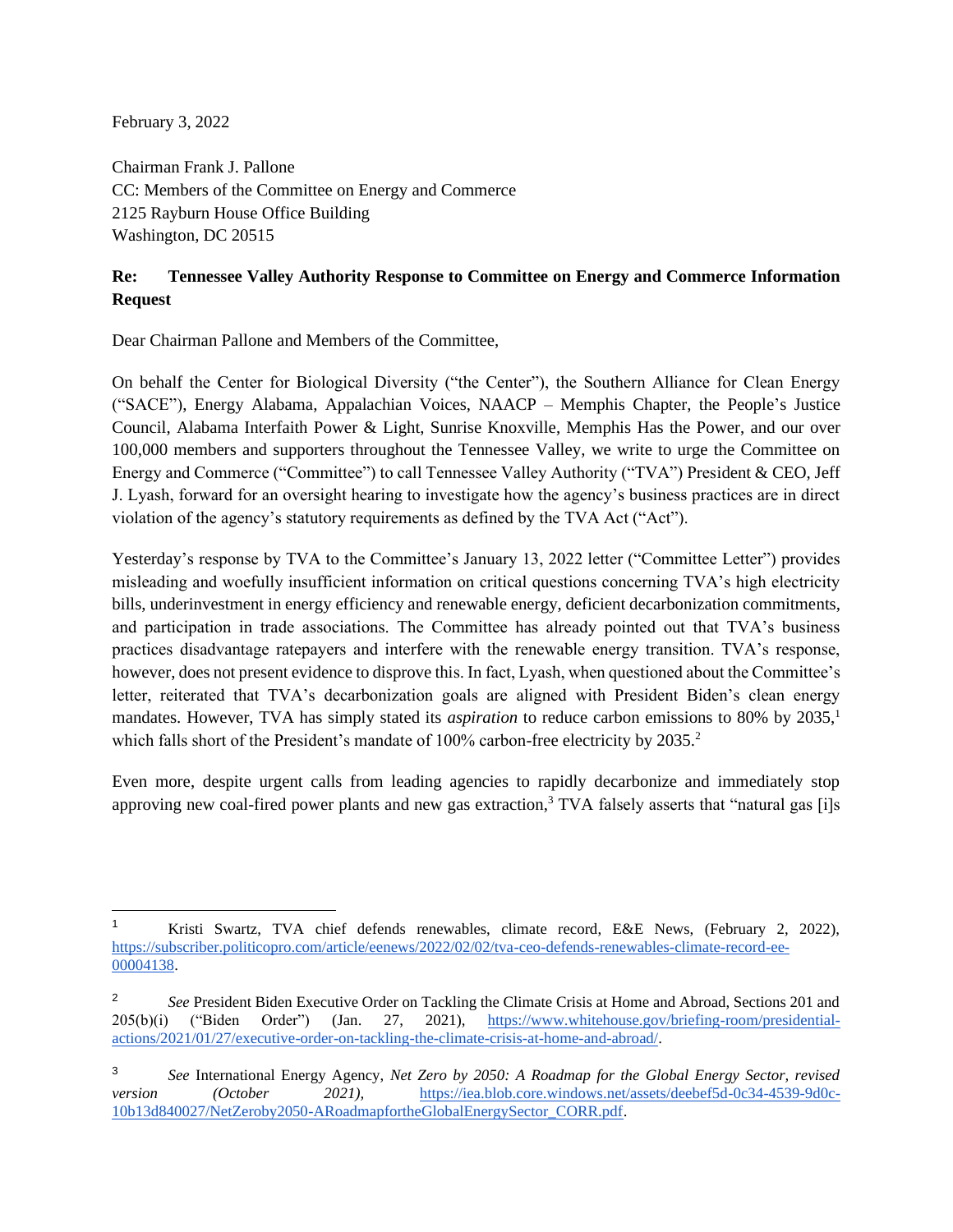an important part of its clean energy future because it serves as an enabler for coal retirements and larger amounts of renewable resources today."<sup>4</sup>

In response to a question about its investment in energy efficiency, TVA incorrectly uses cumulative figures to hide the fact that they have in recent years severely cut these important cost-saving programs. TVA uses improved codes and standards as an excuse for the utility to pull back dramatically on energy efficiency. Yet all across the country utilities that also face the same improvements to codes and standards are achieving energy efficiency savings for their customers. In the Southeast, Duke Energy, which is similar in size to TVA, achieved nearly 36 times the energy savings as TVA in 2019, and Duke's savings are still around the national average.<sup>5</sup>

Moreover, when probed on its controversial Grid Access Charge ("GAC"), TVA relies on the long-ago debunked cost-shift argument multiple times to justify its policies designed to block rooftop solar and goes on to claim that the agency "expects there has been essentially no or very limited impact on the adoption of distributed solar installations due to the rate change."<sup>6</sup> As many studies have shown, distributed renewables can be a key part of a future grid that is both carbon-free and lower cost.<sup>7</sup> Yet in its response TVA states the opposite without providing evidence of this so-called cost shift.

Furthermore, TVA's response failed to explain the extent to which ratepayer funds are being "spent on lobbying or litigation opposing public health and welfare regulations." As your letter detailed, TVA has spent millions of dollars to fund outside groups that regularly fight against consumer and environmental protections. TVA admits in its response that it is currently finalizing a contract with the entity referenced in the OIG report, which warrants further scrutiny from your Committee. In addition, TVA is currently engaged in a lawsuit on this particular issue, and recently asked a federal court in Tennessee to find the agency immune from its basic responsibility to respond to citizen petitions requesting a new regulation to preclude ratepayer funds from subsidizing lobbying and advocacy work.<sup>8</sup>

<sup>4</sup> *See* Tennessee Valley Authority response to Energy and Commerce Committee, (February 2, 2022), published by Southern Alliance for Clean Energy and available at [https://cleanenergy.org/wp-content/uploads/TVAs-](https://cleanenergy.org/wp-content/uploads/TVAs-Energy-Commerce-Committee-Response.pdf)[Energy-Commerce-Committee-Response.pdf.](https://cleanenergy.org/wp-content/uploads/TVAs-Energy-Commerce-Committee-Response.pdf)

<sup>5</sup> Southern Alliance for Clean Energy, Energy Efficiency in the Southeast, Third Annual Report, January 26, 2021, [https://cleanenergy.org/wp-content/uploads/22Energy-Efficiency-in-the-Southeast22-third-annual-report-](https://cleanenergy.org/wp-content/uploads/22Energy-Efficiency-in-the-Southeast22-third-annual-report-2021.pdf)[2021.pdf.](https://cleanenergy.org/wp-content/uploads/22Energy-Efficiency-in-the-Southeast22-third-annual-report-2021.pdf)

<sup>6</sup> *See* Tennessee Valley Authority response to Energy and Commerce Committee, (February 2, 2022), published by Southern Alliance for Clean Energy and available at [https://cleanenergy.org/wp-content/uploads/TVAs-](https://cleanenergy.org/wp-content/uploads/TVAs-Energy-Commerce-Committee-Response.pdf)[Energy-Commerce-Committee-Response.pdf.](https://cleanenergy.org/wp-content/uploads/TVAs-Energy-Commerce-Committee-Response.pdf)

<sup>&</sup>lt;sup>7</sup> Vibrant Clean Energy, Why Local Solar For All Costs Less: A New Roadmap for the Lowest Cost Grid, (December 2020), [https://www.vibrantcleanenergy.com/wp-content/uploads/2020/12/WhyDERs\\_ES\\_Final.pdf.](https://www.vibrantcleanenergy.com/wp-content/uploads/2020/12/WhyDERs_ES_Final.pdf)

<sup>8</sup> *See* Plaintiffs' Reply Brief in Center v. TVA, No. 21-319 (E.D. Tenn.), available at [https://www.biologicaldiversity.org/programs/energy-justice/pdfs/Center-v-TVA-21-319Reply-in-Support-of-](https://www.biologicaldiversity.org/programs/energy-justice/pdfs/Center-v-TVA-21-319Reply-in-Support-of-Motion-for-Summary-Judgment.pdf)[Motion-for-Summary-Judgment.pdf.](https://www.biologicaldiversity.org/programs/energy-justice/pdfs/Center-v-TVA-21-319Reply-in-Support-of-Motion-for-Summary-Judgment.pdf)